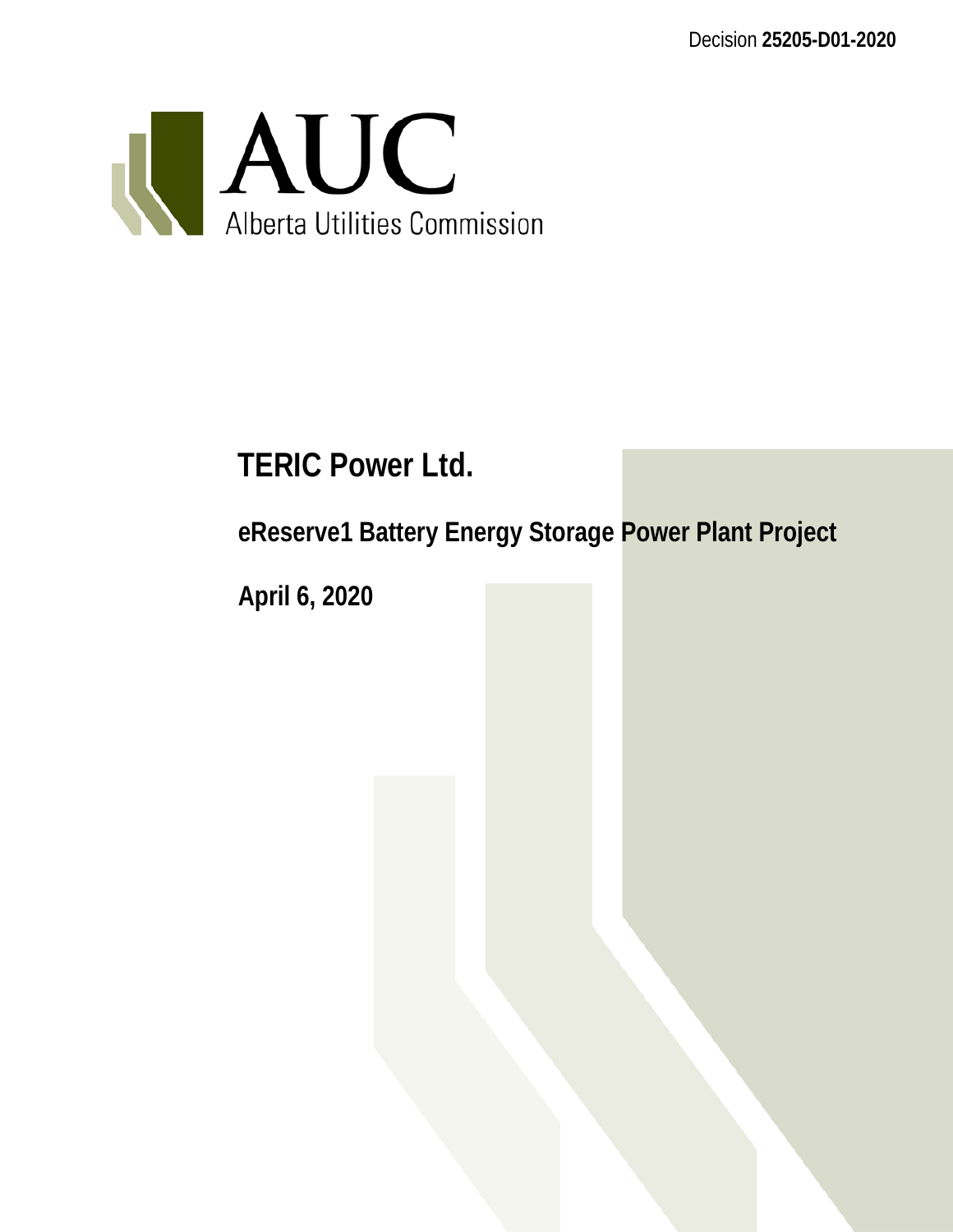#### **Alberta Utilities Commission**

Decision 25205-D01-2020 TERIC Power Ltd. eReserve1 Battery Energy Storage Power Plant Project Proceeding 25205 Application 25205-A001

April 6, 2020

Published by the: Alberta Utilities Commission Eau Claire Tower 1400, 600 Third Avenue S.W. Calgary, Alberta T2P 0G5

|          | Telephone: 310-4AUC (310-4282) in Alberta       |
|----------|-------------------------------------------------|
|          | 1-833-511-4AUC (1-833-511-4282) outside Alberta |
| Email:   | $info@$ auc.ab.ca                               |
| Website: | www.auc.ab.ca                                   |

The Commission may, within 30 days of the date of this decision and without notice, correct typographical, spelling and calculation errors and other similar types of errors and post the corrected decision on its website.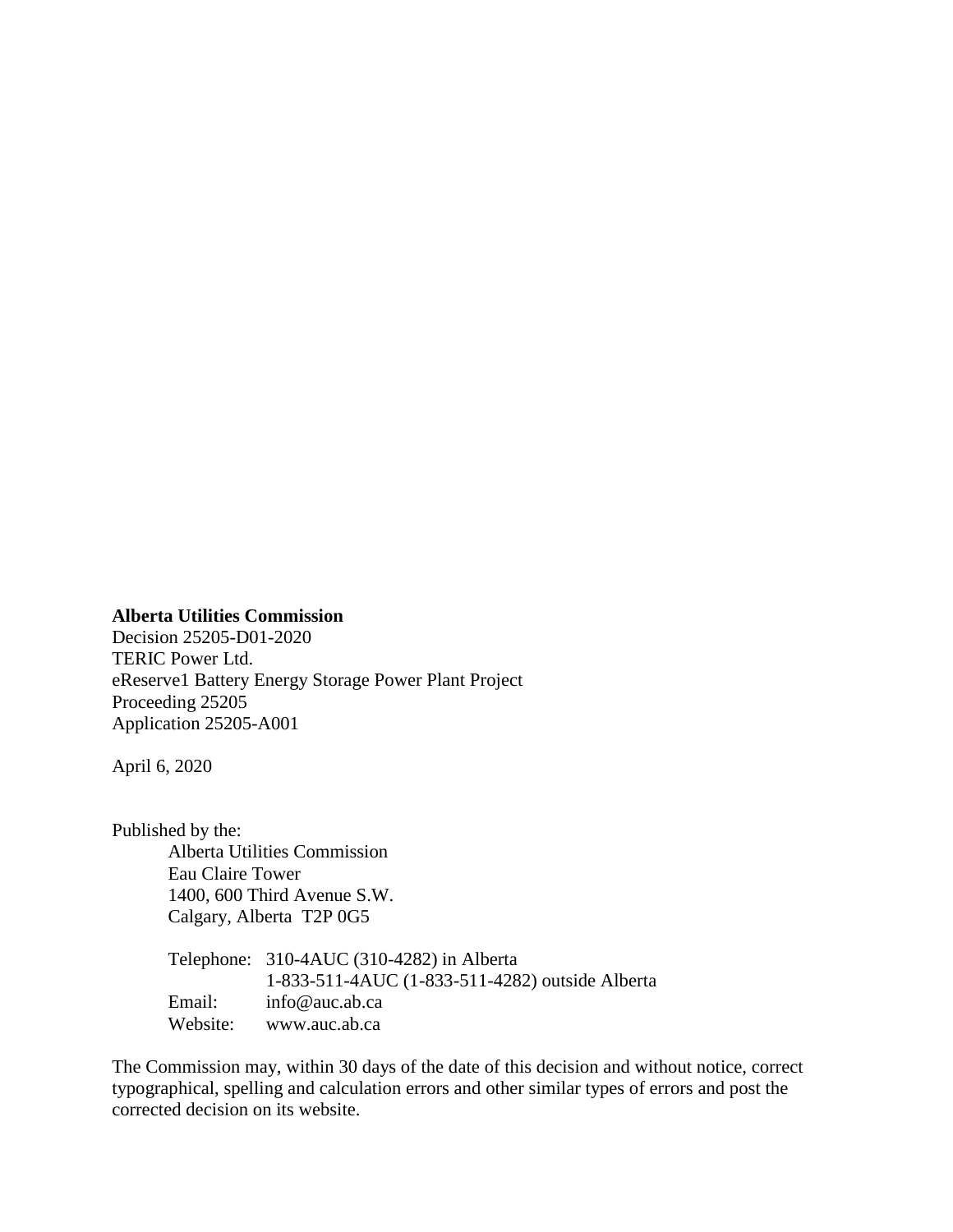## **TERIC Power Ltd. Proceeding 25205 eReserve1 Battery Energy Storage Power Plant Project** Application 25205-A001

**Decision 25205-D01-2020**

#### **1 Decision summary**

1. In this decision, the Alberta Utilities Commission considers whether to approve an application from TERIC Power Ltd. to construct and operate the eReserve1 Battery Energy Storage Power Plant Project, and to interconnect the facility to ATCO Electric Ltd.'s distribution system.

2. For the reasons outlined in this decision, the Commission finds that approval of the project is in the public interest having regard to the social, economic, and other effects of the project, including its effect on the environment.

#### **2 Introduction**

3. TERIC Power Ltd. applied to the Commission for approval to construct, operate and interconnect a 20-megawatt (MW) battery energy storage facility, designated as eReserve1 Battery Energy Storage Power Plant Project (the project). TERIC sought approval of the project as a power plant, pursuant to Section 11 of the *Hydro and Electric Energy Act* and to connect it to ATCO Electric Ltd.'s 25-kilovolt distribution system pursuant to Section 18 of that Act. The project is proposed to be located near the village of Rycroft. The application was registered on January 2, 2020, as Application 25205-A001.

4. The Commission provided notice of the application in accordance with Rule 001: *Rules of Practice*, and received one statement of intent to participate (SIP) from the Office of the Utilities Consumer Advocate (UCA). In its SIP, the UCA stated that it intended to monitor the proceeding because the application involved new technology that could have cost and reliability impacts for consumers. The UCA also stated that it would participate if the Commission held a hearing.

5. The Commission issued a letter on March 3, 2020 asking the UCA to provide additional information about its interest in the application and its intended participation in the proceeding. On March 4, 2020, the UCA responded that it wished to continue monitoring the proceeding but did not require the Commission to hold a hearing. **[1](#page-2-0)** The UCA also specified that it did not anticipate actively participating in any future process steps in the proceeding.

<span id="page-2-0"></span> $\overline{a}$ **<sup>1</sup>** Exhibit 25205-X0026, Response to AUC Letter dated March 3, 2020.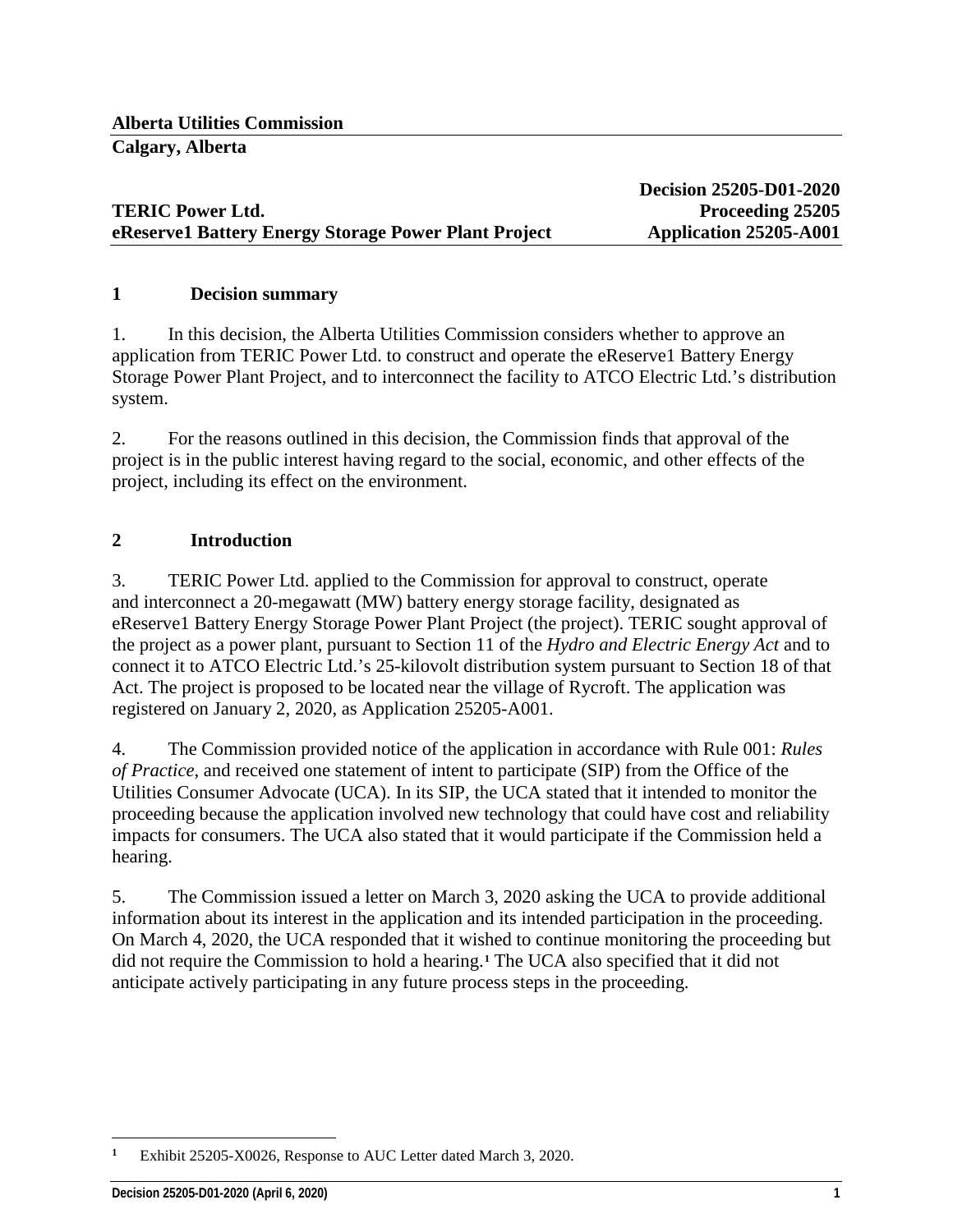#### **3 Discussion**

### **3.1 The project**

6. The project would consist of 14 approximately 1.5-MW lithium-ion battery modules with a total nameplate storage energy capacity of 20 MW-hours. The modules would be arranged in two groups and each group would be paired with a step-up transformer. The modules would be housed in a building with a heating, ventilation and air conditioning system as well as communications equipment and interface boards.

7. The proposed project would be sited on approximately eight acres of privately owned and previously cultivated land and located in the Municipal District of Spirit River No. 133, approximately two kilometres south of the village of Rycroft in Legal Subdivision 1 of Section 9, Township 78, Range 5, west of the Sixth Meridian.

8. TERIC stated that it developed and conducted a participant involvement program in accordance with Rule 007: *Applications for Power Plants, Substations, Transmission Lines, Industrial System Designations and Hydro Developments*; personal consultation was conducted with landowners, residents and occupants within 800 metres of the project and notification was provided to stakeholders within two kilometres of the project, including landowners, residents and occupants, leaseholders and other interest holders. The Municipal District of Spirit River No. 133 provided TERIC with an acknowledgement of notification and verification of support and non-objection for the project.**[2](#page-3-0)**

9. TERIC stated that it met and had telephone discussions with the fire chief of Central Peace Fire and Rescue about the project over a number of months. Project plans, including the project's emergency response plan (ERP) were introduced during those discussions with the fire chief, who determined that no changes to the project's ERP or to Central Peace Fire and Rescue's response program were required. TERIC committed to including Central Peace Fire and Rescue in all project updates and other communications about the project.**[3](#page-3-1)**

10. TERIC was required to apply to Alberta Transportation for a roadside development permit allowing it to build an access road to the project site because the project would be within 300 metres of Highway 2. Alberta Transportation issued the required permit to TERIC on January 8, 2020.**[4](#page-3-2)**

11. TERIC submitted a noise impact assessment for the project that identified the main sound sources, such as the exhaust fans on the roof of the plant building, sound break out from the enclosed battery storage units and, to a lesser extent, the transformers.**[5](#page-3-3)** For the purposes of the noise assessment, all equipment was assumed to be operating at full load and at all times. The assessment predicted that the maximum sound levels from the project would not result in any net increase beyond the existing baseline sound levels. TERIC stated that the project is predicted to comply with both the daytime and nighttime permissible sound levels as defined in Rule 012: *Noise Control*.

<span id="page-3-0"></span> $\overline{a}$ <sup>2</sup> Exhibit 25205-X0010, Attachment 2\_ Participant Involvement Program Report, PDF pages 107 to 113.<br><sup>3</sup> Exhibit 25205-X0011, TEBIC Power eBesegued AUC Puls 007 Application. EINAL PDF page 6.

<span id="page-3-1"></span><sup>&</sup>lt;sup>3</sup> Exhibit 25205-X0011, TERIC Power eReserve1 AUC Rule 007 Application – FINAL, PDF page 6.<br><sup>4</sup> Exhibit 25205-X0015, Alberta Transport, Approval Jan 0, 2010 BSDB028667

<span id="page-3-3"></span><span id="page-3-2"></span><sup>4</sup> Exhibit 25205-X0015, Alberta Transport - Approval Jan 9-2019 RSDP028667.<br>5 Exhibit 25205 Y0002 TERIC eReservel Attachment 4. Noise Impact Assess

**<sup>5</sup>** Exhibit 25205-X0002, TERIC eReserve1 - Attachment 4 - Noise Impact Assessment, PDF page 4.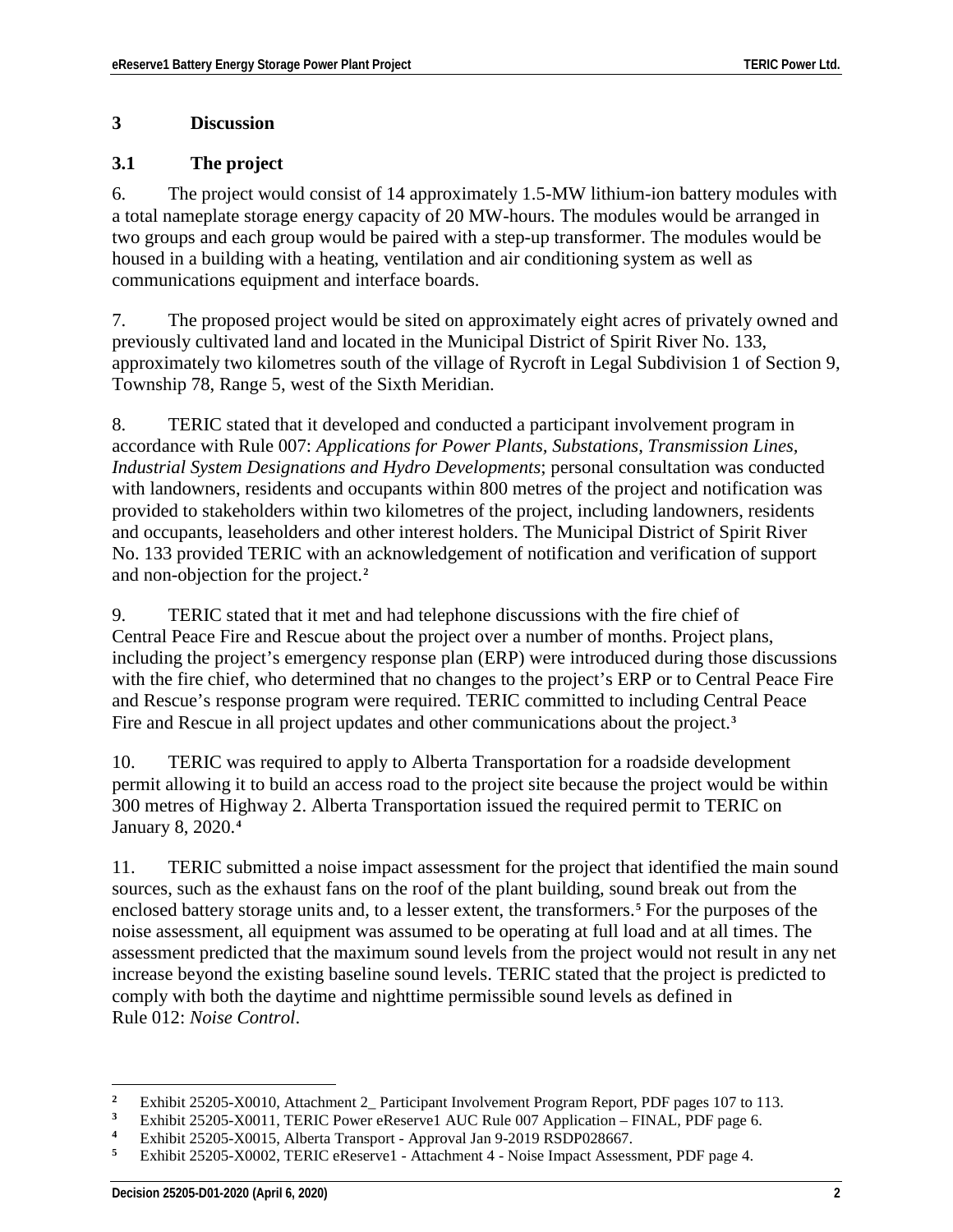12. TERIC contracted Bear Tracks Environmental Services (2015) Ltd. to complete an environmental assessment report for the project. The report concluded that the project area contains minimal habitat deemed suitable for wildlife species and that the operation of the project is anticipated to have limited residual environmental effects.**[6](#page-4-0)** TERIC committed to following all recommended mitigation and best management practices noted in the report, as well as applicable guidelines and standards.

13. TERIC stated that an *Environmental Protection and Enhancement Act* industrial approval application is not required. It contacted Alberta Environment and Parks (AEP) to receive feedback on any mitigation or monitoring measures that AEP might recommend, however, AEP did not provide any feedback or recommendations beyond the requirements identified in TERIC's environmental assessment report.

14. TERIC stated that because the project site is on freehold, previously-disturbed lands that have no listed or recorded Historical Resource Value, an application for *Historical Resources Act*  clearance is not required.

15. TERIC stated that its equipment supplier, Tesla, Inc., employs a safe-by-design approach and that hazards such as thermal runaway and external fires are addressed by Tesla with product-level design mitigations. TERIC explained that the battery system is designed and tested to be resistant to single cell thermal runaway propagation. If a site fire occurs, it would be managed by standard fire service response equipment that utilizes water as a fire suppressant.**[7](#page-4-1)**

16. TERIC indicated that the expected lifespan of the project is 20 years and that it plans to return the battery system to Tesla for full recycling at the project's end of life. TERIC and Tesla have agreed on the costs of recycling. According to TERIC, Tesla's recycling program would recover valuable materials from the modules, including nickel, cobalt, copper, aluminum, steel and lithium, for further use in batteries and other applications.**[8](#page-4-2)**

17. TERIC committed to meet AEP's *Conservation and Reclamation Directive for Renewable Energy Operations* (C&R Directive) by ensuring that a pre-disturbance site assessment is completed as required by the C&R Directive. TERIC stated that it plans to ensure that sufficient funds are available for decommissioning and reclamation at the end of the project life.

18. The battery energy storage facility would be charged from and discharged to the Alberta Interconnected Electric System (AIES) through an interconnection point with ATCO Electric Ltd.'s 25-kilovolt distribution system. TERIC received a letter of non-objection from ATCO for the proposal to connect the project to its distribution system.**[9](#page-4-3)**

19. TERIC stated that it has been having regular conversations with the Alberta Electric System Operator (AESO) about the project since March 2019, and that the project is currently in Stage 3/4 of the AESO's connection process. It confirmed that the project would participate in both the energy market and the ancillary services market, and that it has also been discussing its

 $\overline{a}$ **<sup>6</sup>** Exhibit 25205-X0001, TERIC eReserve1 - Attachment 3\_ Environmental Assessment, PDF page 25.

<span id="page-4-1"></span><span id="page-4-0"></span><sup>&</sup>lt;sup>7</sup> Exhibit 25205-X0011, TERIC Power eReserve1 AUC Rule 007 Application – FINAL, PDF page 16.<br><sup>8</sup> Exhibit 25205-X0021, TERIC Power, Besponse to Information request TERIC AUC 20201AN20.00

<span id="page-4-2"></span>**<sup>8</sup>** Exhibit 25205-X0021, TERIC Power - Response to Information request TERIC-AUC-2020JAN20-001 to 005 – 27Jan2020, PDF page 9.

<span id="page-4-3"></span>Exhibit 25205-X0007, TERIC eReserve1 - Attachment 9\_DFO Letter of Non-Objection.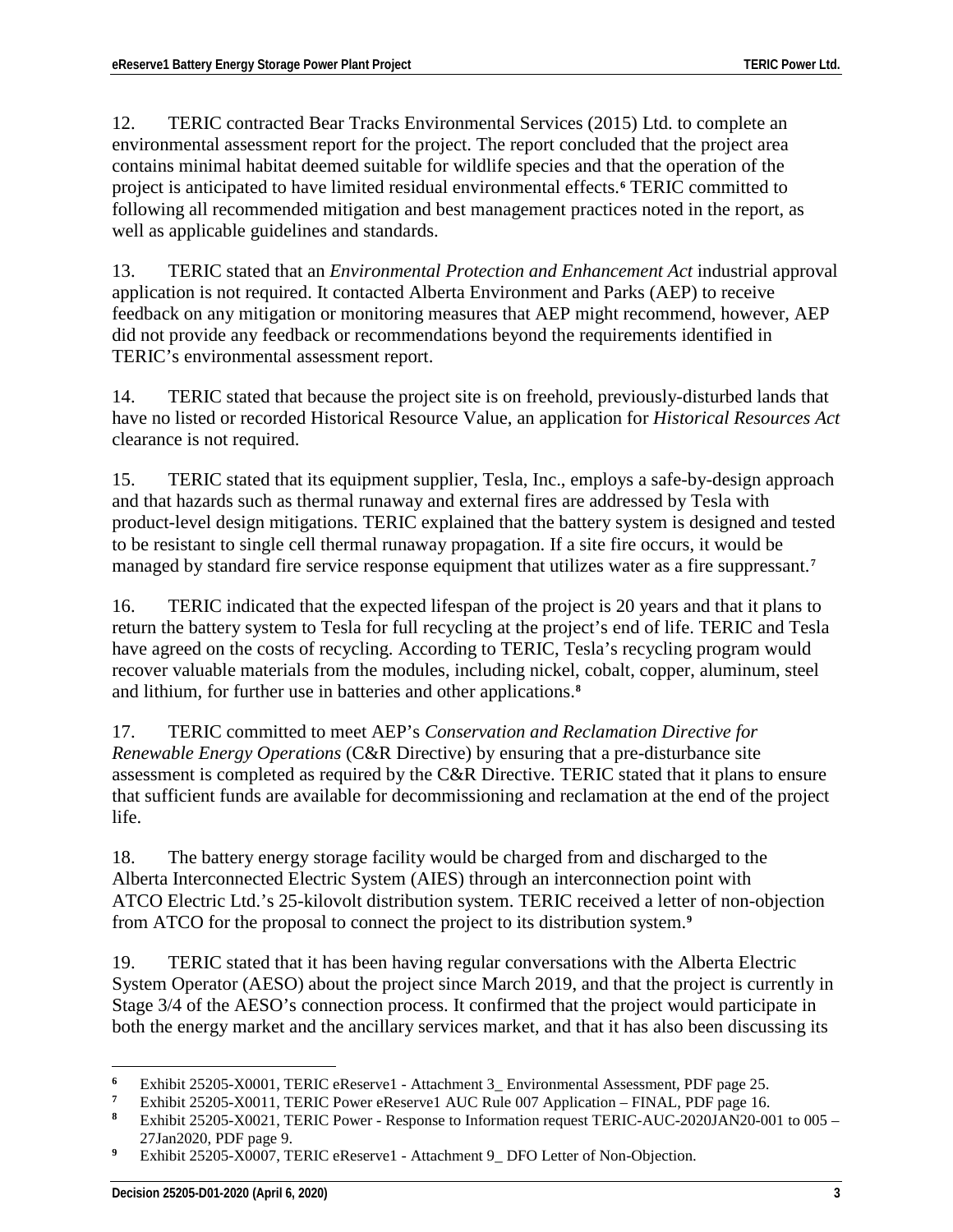operating philosophy with the AESO as it pertains to AESO Rule 205.4: *Regulating Reserve Technical Requirements and Performance Standards*, AESO Rule 205.5: *Spinning Reserve Technical Requirements and Performance Standards* and AESO Rule 205.6: *Supplemental Reserve Technical Requirements and Performance Standards*. TERIC added that the AESO had not expressed any concerns with the interconnection proposal or the project in general.**[10](#page-5-0)**

20. If granted approval by the Commission, TERIC plans to start construction work in April 2020. It anticipates completing project commissioning and testing in June 2020, with commercial operation starting in July or August 2020.

#### **4 Findings**

21. TERIC applied to the Commission to have its proposed battery energy storage facility approved as a power plant. The facility would not be associated with any other existing or proposed power plant and the battery modules would be charged from, and discharge energy to, the AIES through an existing feeder at ATCO's Rycroft 703S Substation.

22. Under the *Hydro and Electric Energy Act*, "power plant" is defined as facilities for the generation and gathering of electric energy from any source. Under the *Electric Utilities Act*, "generating unit" means the component of a power plant that produces, from any source, electric energy and ancillary services, and includes a share of certain associated facilities<sup>[11](#page-5-1)</sup> that are necessary for the safe, reliable and economic operation of the generating unit, which may be used in common with other generating units.

23. Although the *Hydro and Electric Energy Act* and *Electric Utilities Act* do not specifically address battery energy storage as a power plant or a generating unit, the Commission considers that the project, as proposed, is intended to function as a power plant. Both acts provide that a power plant or generating unit can produce electric energy from any source. All power plants convert energy from one type to another; for example, thermal power plants convert thermal energy to electric energy. A battery energy storage facility, when discharging, converts chemical energy to electric energy. And, if the chemical energy that is stored in a stand-alone battery facility was originally derived from electric energy sourced from the AIES, it does not change the fact that the storage facility, when discharging, is generating or producing electric energy from the battery modules. The Commission is therefore satisfied that the project meets the definition of a power plant under the *Hydro and Electric Energy Act*, and notes that this finding is consistent with recent regulatory rulings in other jurisdictions.**[12](#page-5-2)**

<span id="page-5-0"></span> $\overline{a}$ **<sup>10</sup>** Exhibit 25205-X0021, TERIC Power - Response to Information request TERIC-AUC-2020JAN20-001 to 005 – 27Jan2020, PDF pages 10-12.

<span id="page-5-1"></span>**<sup>11</sup>** The *Electric Utilities Act* identifies the following associated facilities: fuel and fuel handling equipment; cooling water facilities; switch yards; and other items, that are necessary for the safe, reliable and economic operation of the generating unit.

<span id="page-5-2"></span>**<sup>12</sup>** For example, the Federal Energy Regulatory Commission in the U.S., in Order 841, issued on February 15, 2018, and confirmed in order 841-A, issued on May 16, 2019, ruled that battery storage is a generation asset. A stand-alone battery storage facility was also recently approved and constructed in Texas; on September 9, 2019, the Public Utilities Commission of Texas issued a notice of Approval to West Columbia Storage LLC, granting its application to be registered as a power generation company in respect of a 9.9 MW stand-alone battery storage facility identified as Project No. 49791.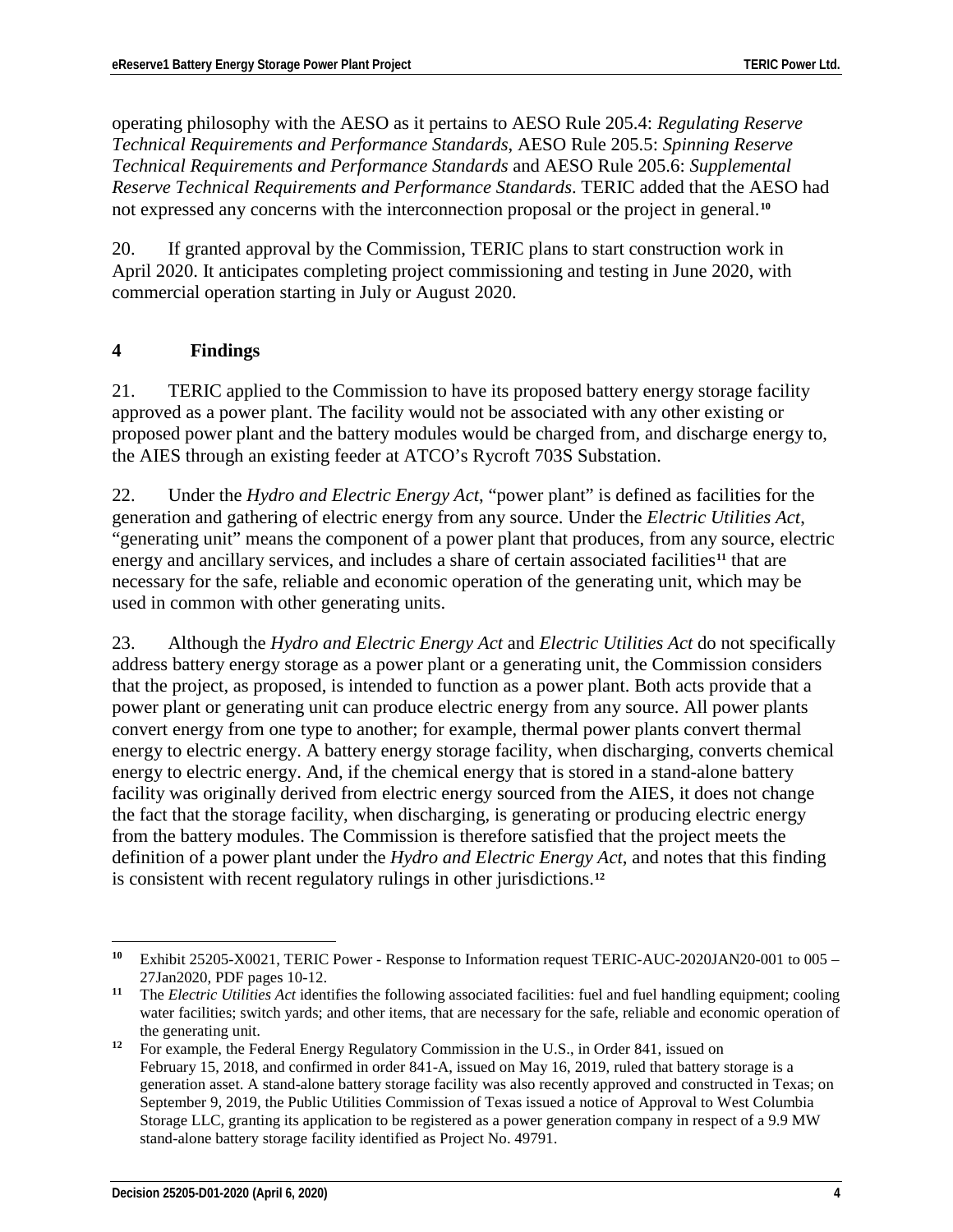24. The Commission has determined that the technical, siting, environmental and noise aspects of the proposed project have met the Commission's Rule 007 and Rule 012 requirements. The Commission observes that there are no outstanding public or industry objections or concerns with the project and finds TERIC's participant involvement program to be adequate.

25. From an environmental perspective, the project area is relatively small in size and the land has been previously disturbed by cultivation. The Commission accepts the environmental assessment report's conclusion that the project lands include minimal habitat that is suitable for wildlife species. Construction activities are anticipated to take approximately two months, which is a relatively short construction period. Considering TERIC's commitment to follow all mitigation measures recommended in the environmental assessment report, and all applicable standards and guidelines, the Commission is satisfied that the project would have minimal impacts on the environment due primarily to its small project footprint, and the previously disturbed state of the land and its limited suitability as habitat for wildlife.

26. The AESO has specific rules**[13](#page-6-0)** for the technical and operational requirements of a battery energy storage facility with which the operator/owner must comply. These rules are similar to those typically applicable to power plants; for example, reactive power requirements, voltage ride-through requirements, and governor system requirements. TERIC's proposed battery energy storage facility would participate in both the energy market and the ancillary services market and, in this regard, TERIC committed to comply with the AESO's technical requirements and performance standards for regulating reserve, spinning reserve and supplemental reserve. The Commission concludes that the effects of TERIC's battery energy storage facility on the AIES would be comparable to a traditional generator providing similar services.

27. After considering the record of this proceeding and for the reasons stated above, the Commission finds that approval of the project is in the public interest, having regard to the social, economic, and other effects of the project, including its effect on the environment, in accordance with Section 17 of the *Alberta Utilities Commission Act*.

<span id="page-6-0"></span> $13$ **<sup>13</sup>** ISO Rule 502.13 Battery Energy Storage Facility Technical Requirements; ISO Rule 502.14 Battery Energy Storage Facility Operating Requirements.